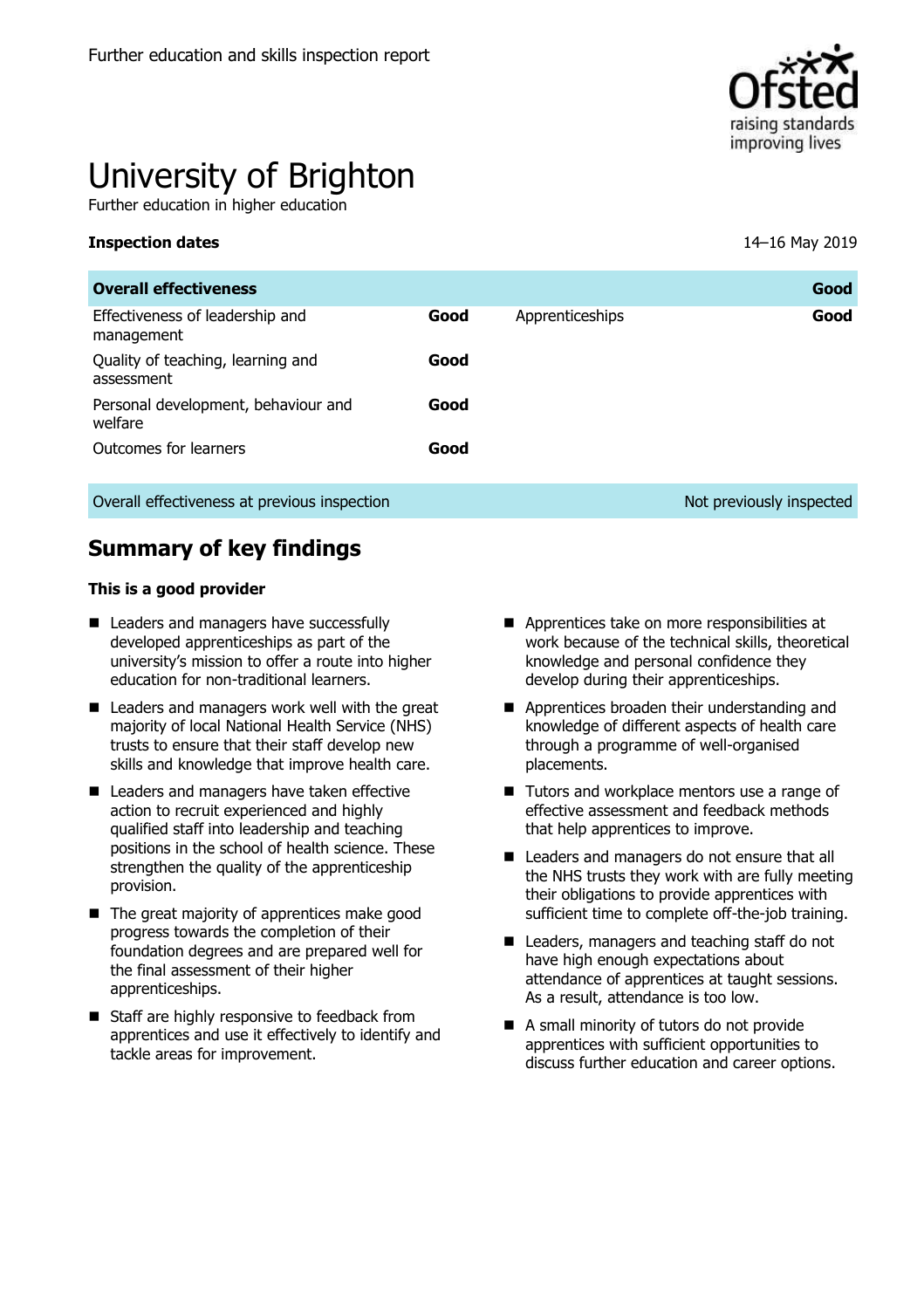

# **Full report**

#### **Information about the provider**

- The University of Brighton has been commissioned by a consortium of eight local NHS trusts and healthcare providers to deliver higher level apprenticeships to their employees. In addition to the consortium members, another six healthcare providers offer workplace placements to apprentices.
- There are currently 43 apprentices on the level 5 healthcare assistant practitioner apprenticeship standard and 141 apprentices on the level 5 nursing associate apprenticeship standard. All apprentices take a foundation degree in health and social care as part of the apprenticeship standard.

#### **What does the provider need to do to improve further?**

- Leaders and managers need to challenge the senior leaders of the NHS trusts they work with to ensure that they all provide their apprentices with sufficient protected time at work to complete off-the-job-training.
- Leaders, managers and teaching staff should set higher standards for the attendance of apprentices at taught sessions at the university.
- Tutors should have structured discussions with apprentices about further education opportunities and career options.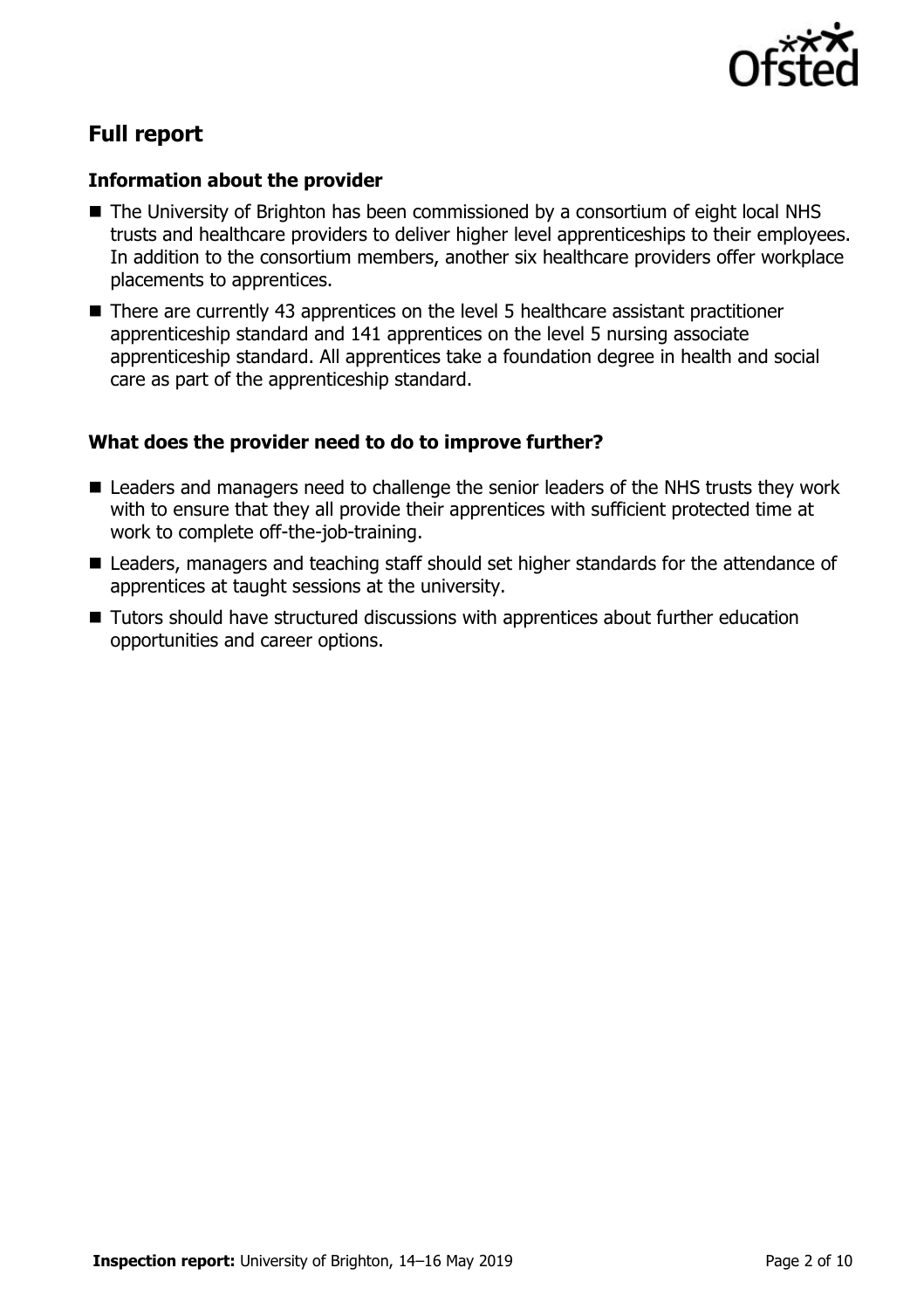

# **Inspection judgements**

#### **Effectiveness of leadership and management Good**

- Leaders and managers ensure that the apprenticeship provision, although a very small proportion of the university's total educational offer, plays an essential part in the university's mission to meet the skills needs of local employers and to offer a route for non-traditional learners into higher education.
- Leaders and managers work well with a consortium of local NHS trusts and other healthcare providers to support their employees to develop new skills and knowledge to improve the delivery of healthcare. Senior managers from local trusts were involved in the validation of the foundation degree in health science, an integral component of the apprenticeship standards, and play an active part in the apprenticeship steering committee that oversees the performance of the provision.
- Leaders and managers took swift action to recruit experienced and well-trained staff into leadership and teaching positions within the school of health sciences, in order to tackle the weaknesses that had emerged in the apprenticeship provision in 2017/18. As a result, apprentices' dissatisfaction with aspects of the management of the programme, such as the lack of information, advice and guidance and timetabling issues, have been addressed.
- Managers monitor the progress of apprentices on a regular basis and take effective action to support those who are not doing as well as they should. They have recently introduced a new management information system to capture the progress of apprentices in the expanded apprenticeship, which now includes apprenticeships in non-healthcare areas, such as business.
- Leaders, managers and teaching staff are highly responsive to feedback from apprentices and use it effectively to identify and tackle areas for improvement. For example, apprentices stated that they did not receive feedback that helped them to improve. Managers implemented a professional development programme for tutors that supported them to give more constructive feedback. As a result, marked work has clear suggestions on what needs to be improved if the apprentice wants to achieve better grades.
- Leaders and managers have a good understanding of the strengths and weaknesses of the provision. They apply the same rigorous level of scrutiny to the quality of the apprenticeship provision as they would for other university programmes, with an annual academic health report resulting in clear actions for improvement that are reviewed regularly. As a result, apprentices' satisfaction with the quality of the provision improved significantly in the current year.
- Leaders and managers do not ensure that every NHS trust in the consortium is fully meeting its obligations to provide apprentices with sufficient protected time to complete their off-the-job training. In a small minority of cases, apprentices are not in roles at work that enable them to apply the skills and knowledge they learn at university.
- Leaders and managers do not set high enough expectations for the attendance of apprentices at taught sessions. As a result, apprentices are not encouraged to develop a key employability skill, and too many do not attend regularly.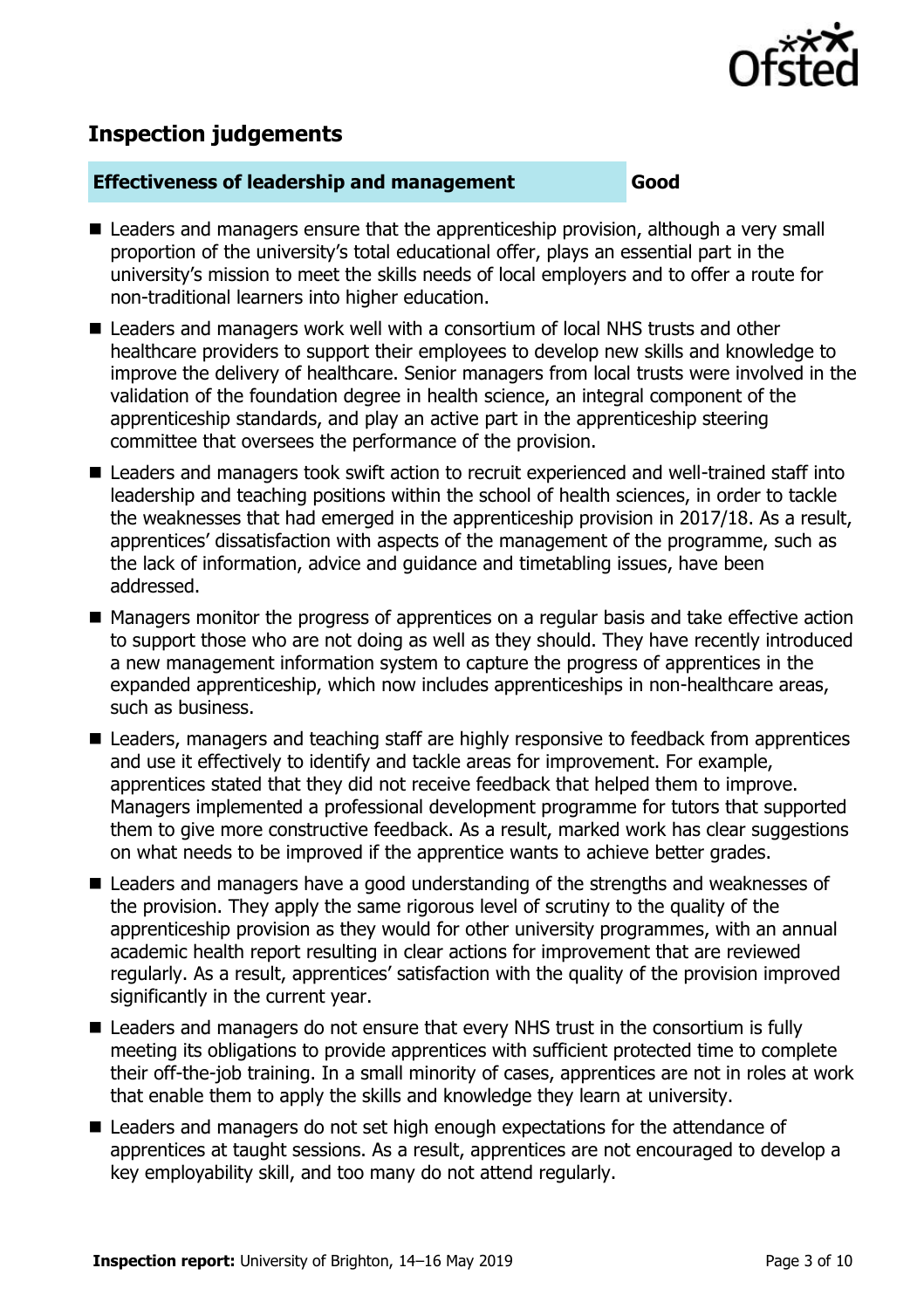

### **The governance of the provider**

- Although the apprenticeship provision represents a very small part of the university's overall educational offer, it receives proportionate and effective oversight from the university's governing and academic boards. Members of both boards receive reports on the performance of the provision and ensure that actions for improvement are implemented.
- The senior leadership team at pro-vice chancellor level has a good grasp of the purpose, performance and future development of the apprenticeship programme.

#### **Safeguarding**

- The arrangements for safeguarding are effective.
- Leaders and managers ensure that the university's corporate policies and procedures for safeguarding are applied consistently to apprentices and staff teaching on apprenticeship programmes. These procedures are reinforced by the safeguarding regulations of professional bodies such as the Nursing and Midwifery Council who register many of the staff who teach and assess on the apprenticeship programme.
- Managers carry out regular and rigorous audits of the work places that apprentices attend on placement. They ensure that apprentices are inducted fully into the health and safety procedures at their placements and that they know how to report any safeguarding concerns.
- The university's 'Prevent' duty risk assessment and action plan is signed off annually by the office for students. All tutors of apprentices in the school of health sciences have completed their mandatory 'Prevent' duty training. The great majority of apprentices are aware of the risks of radicalisation and extremism.
- The university has an extensive range of support services to promote the health and wellbeing of its students. Apprentices have the same entitlement to these services as other students.

#### **Quality of teaching, learning and assessment Good**

- Tutors provide effective taught sessions at the university, while highly qualified and experienced mentors and education facilitators offer good assessment and support in the workplace. As a result, apprentices develop good technical skills and underpinning theoretical knowledge.
- The curriculum is planned well to enable apprentices to build their knowledge of the theories behind clinical practices; to practise the application of correct techniques in the controlled environment of the university's simulation suites; and to develop these skills further in their workplaces and placements under the supervision of trained mentors.
- Tutors establish apprentices' starting points accurately and use this information on prior qualifications and current work experience well to plan and deliver teaching and learning. The great majority of apprentices start with level 3 qualifications, so tutors focus on developing their study and academic writing skills to enable them to operate at graduate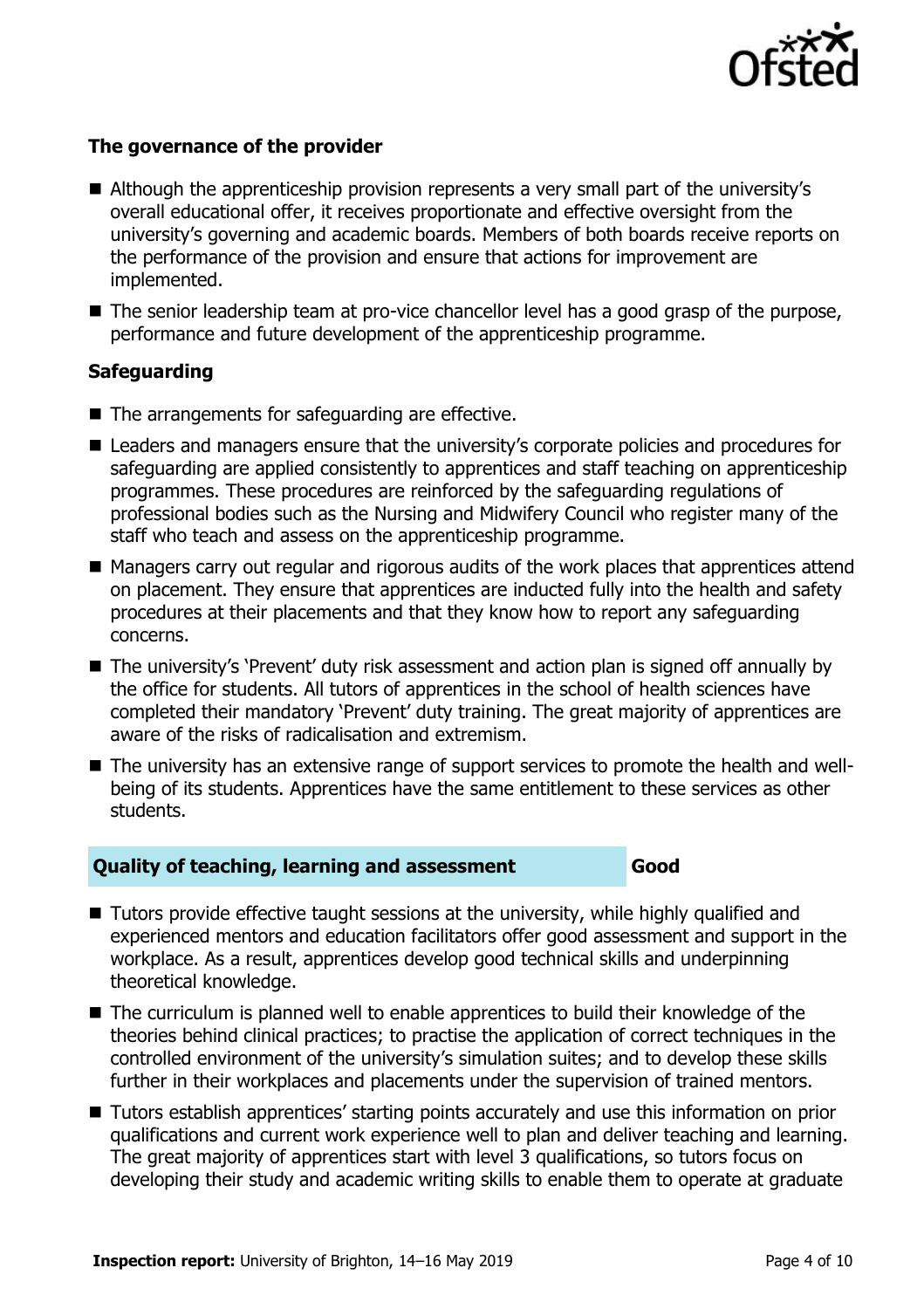

level.

- Tutors identify and plan to meet apprentices' additional support needs effectively at the start of programmes. For example, tutors make suitable adaptations so that apprentices with limited dexterity can apply aseptic techniques, something they had previously found very challenging.
- Tutors at the university, and education facilitators in the workplace, provide constructive feedback to apprentices that enables them to improve their written and practical work. Apprentices receive written feedback that is developmental with clear guidance on how to achieve better grades.
- Tutors and education facilitators carry out frequent, fair and thorough assessments on apprentices' assignments. Apprentices are clear about the requirements for each assessment, and about the progress they are making towards the achievement of their foundation degrees and their end-point assessments.
- In the great majority of teaching and learning sessions, tutors engage apprentices effectively and ensure that they make the best use of their time at university. Small group work encourages apprentices to work collaboratively and confidently with tutors and peers. For example, apprentices in an academic skills workshop enjoyed sharing viewpoints on the stronger and weaker points presented to them about essay writing, and in reaching a consensus in grading example essays.
- Apprentices benefit from the occupational expertise of mentors and education facilitators in their workplaces and on placements. These staff enable apprentices to receive additional training by shadowing colleagues and attending conferences on specific areas of clinical practice. As a result, apprentices widen their experience of the health care sector and perform clinical tasks to industry standards.
- A small minority of tutors at the university do not emphasise sufficiently the need for apprentices to understand the theoretical underpinning of certain clinical practices. As a result, some apprentices are not clear why they are carrying out procedures, such as catheterisation, that they are already familiar with at work.
- A small minority of apprentices make slower than expected progress because they are not being given sufficient time by their employers to study and complete their assignments. Some apprentices are not being given enough responsibility at work to enable them to practise new technical skills and knowledge.

#### **Personal development, behaviour and welfare Good**

- Apprentices are highly motivated and committed to their academic work and developing new skills and responsibilities, despite their heavy patient caseloads. They engage actively in acquiring the knowledge required to succeed and enjoy sharing with their peers their experiences of different workplaces.
- Apprentices develop a wide range of personal and social skills through their university studies and their time on placements. They become more confident and self-aware in their roles at work. They become more effective team members through developing their communication skills with colleagues, patients and patients' families and carers.
- $\blacksquare$  Nurse associate apprentices, who make up the large majority of apprentices, benefit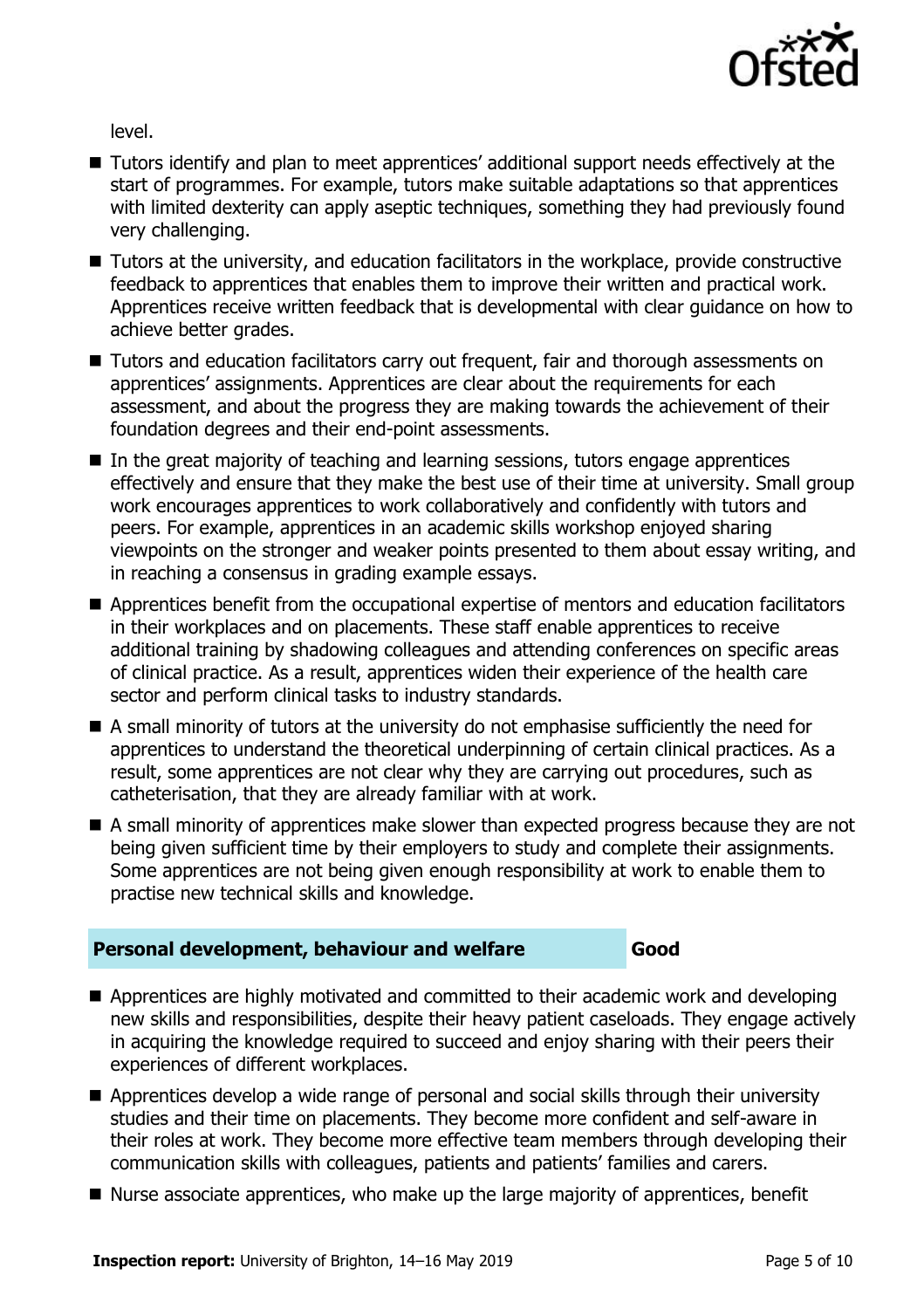

greatly from the four different placements they attend in order to achieve their standard. Placements in diverse settings such as accident and emergency departments, hospices, rapid-response teams and early-discharge units mean that apprentices can understand how the different parts of healthcare work together. This diversity also enables them to make informed choices about their future career paths in the sector.

- The great majority of apprentices develop their English, mathematical and digital skills well through completing their written assignments, applying procedures in the workplace and undertaking project work. For example, apprentices improve their note taking on hospital wards and in taking readings for fluid balances.
- Apprentices develop the academic and study skills that they need to undertake degreelevel work. They show great perseverance in mastering these skills, as for many of them this is the first time that they have been back in formal learning since their school days.
- Apprentices' contributions are valued highly by their employers. They bring up-to-date knowledge into their workplaces which they share enthusiastically with their colleagues. In some cases, they promote positive changes in clinical practice. For example, apprentices have successfully promoted the shift from antiseptic to aseptic techniques in dressing wounds on some hospital wards.
- Apprentices feel safe at the university and in their workplaces. The regular online and face-to-face training they receive enables them to identify signs of abuse and how to report any concerns.
- Apprentices' attendance at taught sessions at the university is not high enough. At the time of inspection, as many as a quarter of apprentices missed sessions. Apart from missing the teaching and learning that takes place in these sessions, apprentices are not developing a key employability discipline.
- A small minority of apprentices are not clear about their options for future progression once they complete their programmes. This is because tutors do not apply a consistent approach to timetabling tutorials where discussions about planning next steps take place.

#### **Outcomes for learners Good**

- The great majority of current apprentices make good progress towards the completion of their foundation degrees in health and social care, an essential requirement in the attainment of their apprenticeship standard. Nearly all apprentices passed their level 4 modules in the first year of their two-year degree programme.
- A high proportion of apprentices achieved their qualification in the assistant healthcare practitioner framework in the previous academic year. A very high proportion did so within their planned timescales.
- Apprentices master new technical skills through demonstrations in university workshops and through the opportunities to apply them in their work settings and placements. For example, apprentices develop clinical skills in the use of aseptic techniques when performing wound care and undertake venepuncture when taking blood samples.
- Most apprentices produce work of a good standard. Apprentices marshal evidence effectively in their written assignments and follow the correct style of academic referencing. As a result, apprentices demonstrate a sound grasp of the underpinning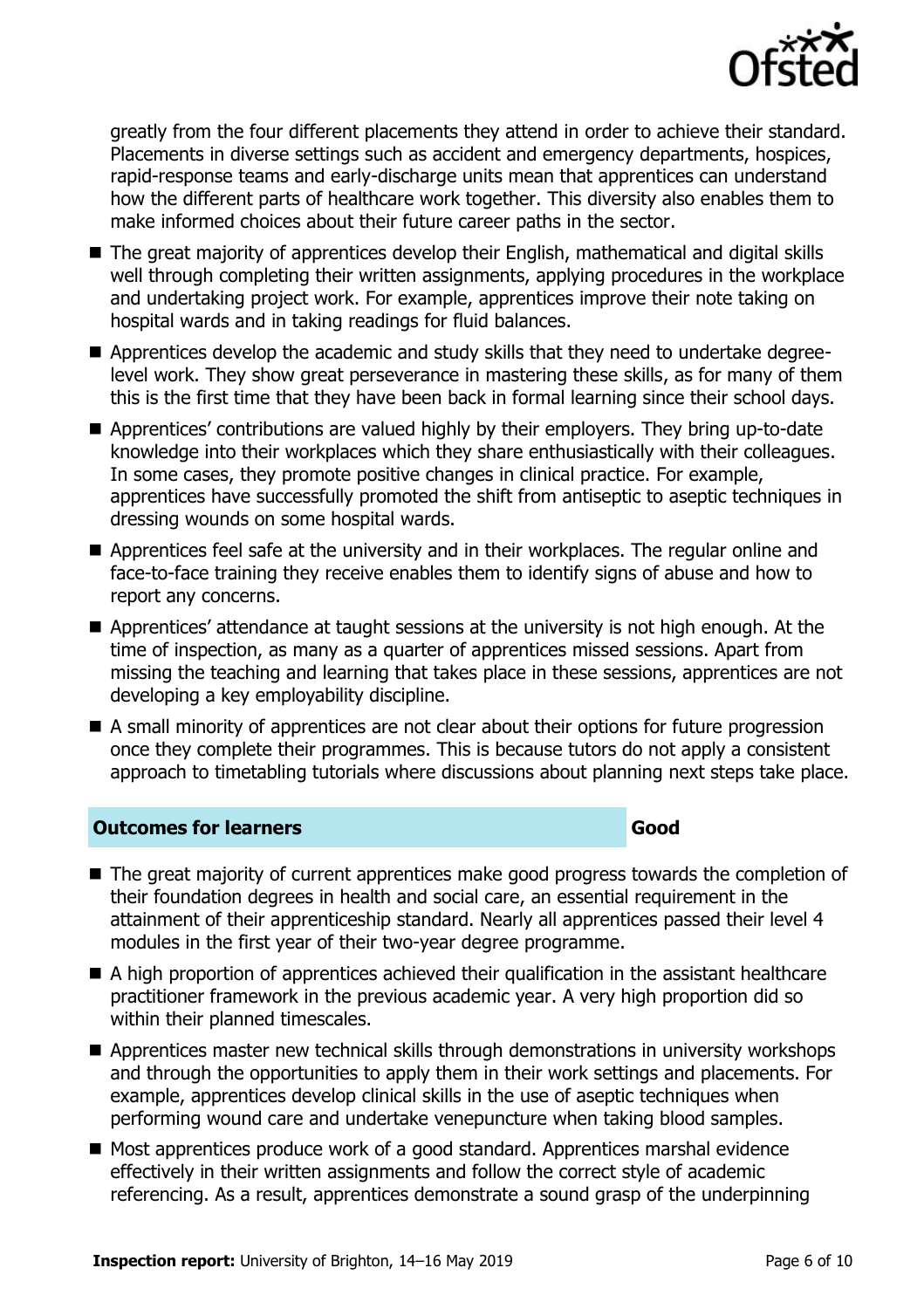

theoretical knowledge of the clinical areas they study.

- $\blacksquare$  Many of the apprentices who have completed their apprenticeship programmes remain employed with their NHS trusts. Many have achieved promotions to positions with greater responsibilities and higher pay. Some have progressed onto degrees in nursing.
- A small minority of apprentices who are nearing the completion of their programmes have yet to complete their English and mathematics functional skills qualifications. As a result, these apprentices have struggled with some of the written assignments on the foundation degree. Managers acknowledge that the entry criteria for the current cohort of apprentices should have included the requirement that they already had a level 2 in these subjects.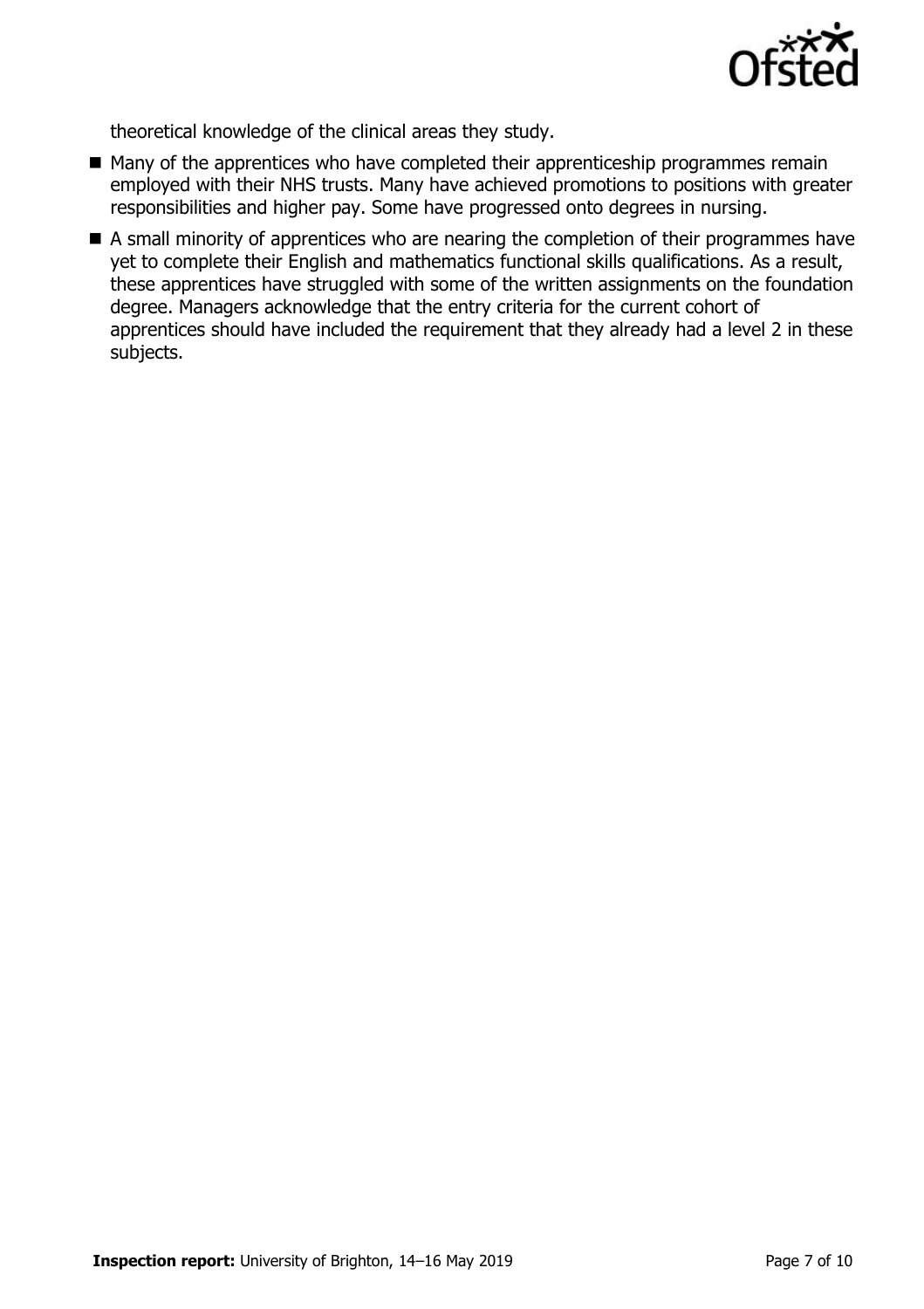

# **Provider details**

| Unique reference number                                                       | 133796                                |
|-------------------------------------------------------------------------------|---------------------------------------|
| Type of provider                                                              | Further education in higher education |
| Age range of learners                                                         | $19+$                                 |
| Approximate number of all<br>learners over the previous full<br>contract year | 108                                   |
| Principal/CEO                                                                 | Professor Debra Humphris              |
| Telephone number                                                              | 01273 600900                          |
| Website                                                                       | http://www.bton.ac.uk                 |

## **Provider information at the time of the inspection**

| Main course or learning<br>programme level                                                      | Level 1<br>or below |          |           | Level 2   |        | Level 3   |           | Level 4<br>or above |       |
|-------------------------------------------------------------------------------------------------|---------------------|----------|-----------|-----------|--------|-----------|-----------|---------------------|-------|
| Total number of learners                                                                        | $16 - 18$           | $19+$    | $16 - 18$ |           | $19+$  | $16 - 18$ | $19+$     | $16 - 18$           | $19+$ |
| (excluding apprenticeships)                                                                     |                     |          |           |           |        |           |           |                     |       |
| Number of apprentices by<br>apprenticeship level and age                                        | Intermediate        | Advanced |           |           | Higher |           |           |                     |       |
|                                                                                                 | $16 - 18$           |          | $19+$     | $16 - 18$ |        | $19+$     | $16 - 18$ |                     | $19+$ |
|                                                                                                 |                     |          |           |           |        |           |           |                     |       |
| Number of traineeships                                                                          | $16 - 19$           |          |           | $19+$     |        |           | Total     |                     |       |
|                                                                                                 |                     |          |           |           |        |           |           |                     |       |
| Number of learners aged 14 to<br>16                                                             |                     |          |           |           |        |           |           |                     |       |
| Number of learners for which<br>the provider receives high-<br>needs funding                    |                     |          |           |           |        |           |           |                     |       |
| At the time of inspection, the<br>provider contracts with the<br>following main subcontractors: |                     |          |           |           |        |           |           |                     |       |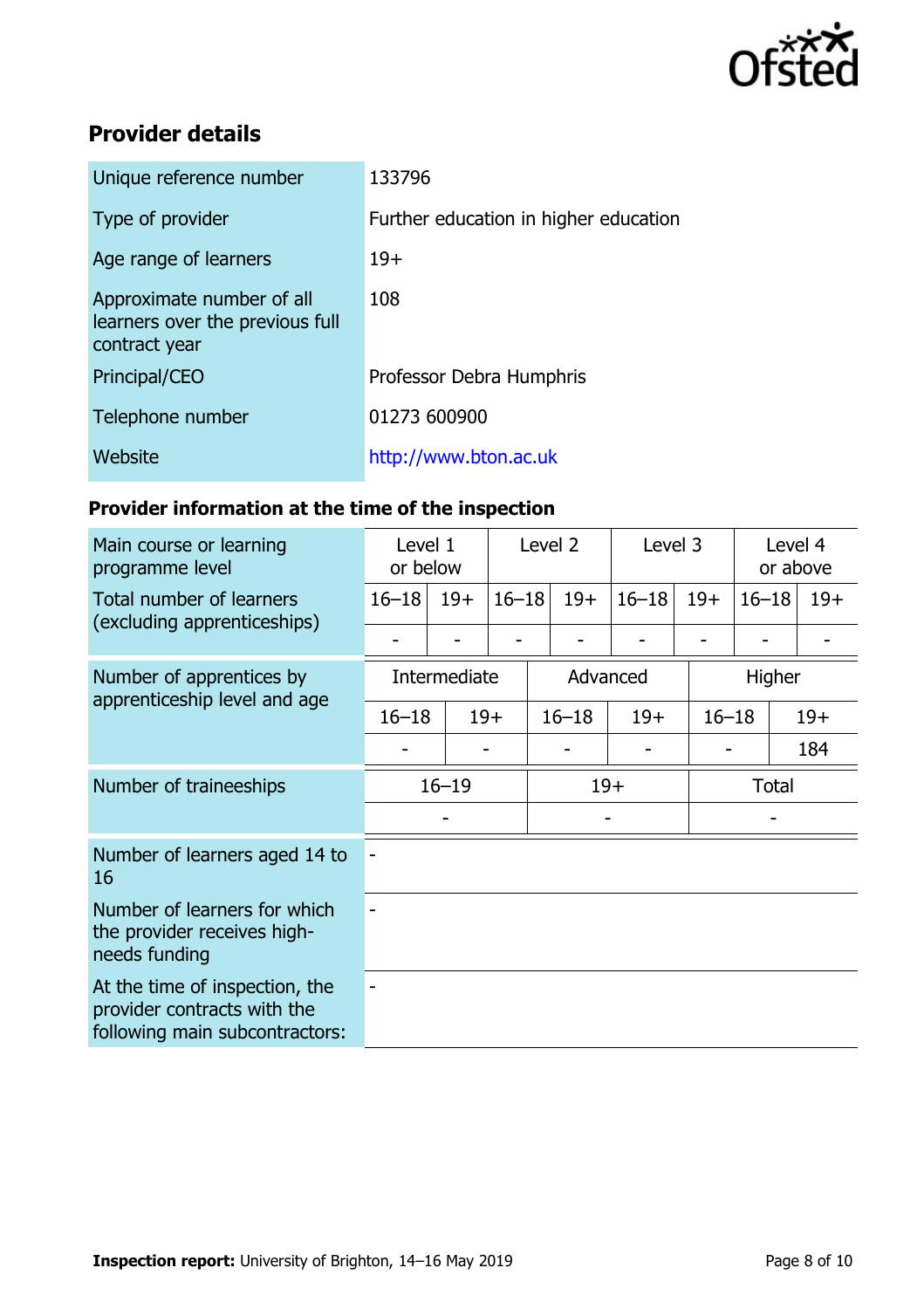

# **Information about this inspection**

The inspection team was assisted by the head of apprenticeships, as nominee. Inspectors took account of the provider's most recent self-assessment report and development plans. Inspectors used group and individual interviews, telephone calls and online questionnaires to gather the views of learners and employers; these views are reflected within the report. They observed learning sessions, assessments and progress reviews, and made visits to clinical settings. The inspection took into account all relevant provision at the provider.

#### **Inspection team**

| Charles Searle, lead inspector | Her Majesty's Inspector |
|--------------------------------|-------------------------|
| <b>Marinette Bazin</b>         | <b>Ofsted Inspector</b> |
| Stefan Fusenich                | <b>Ofsted Inspector</b> |